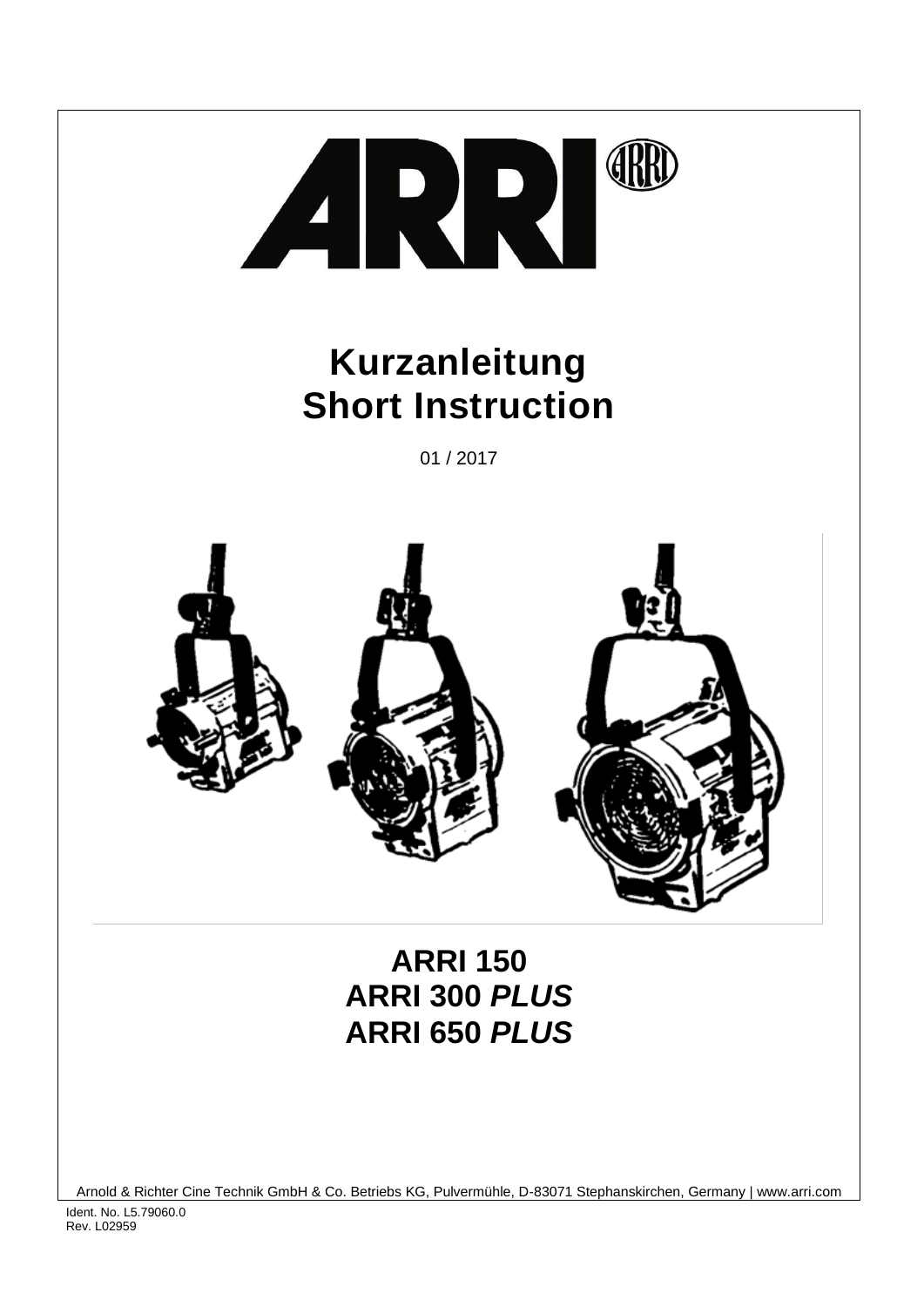# **Allgemeine Hinweise**

- ARRI Kunstlicht Scheinwerfer ARRI 150, ARRI 300 PLUS und ARRI 650 PLUS, sind für den professionellen Einsatz bestimmt. Sie dürfen nur von befähigten Personen betrieben werden.
- Lesen Sie diese Bedienungsanleitung sorgfältig vor der ersten Inbetriebnahme. Der folgende Text enthält wichtige Hinweise für die sichere Handhabung.
- Beachten Sie in Ihrem eigenen Interesse die Sicherheits- und Warnhinweise.
- Beachten Sie die Bedienungsanleitung des Lampenherstellers.
- Bewahren Sie diese Bedienungsanleitung für eventuelle Nachbesitzer sorgfältig auf.
- Entsorgen Sie der Umwelt zuliebe das Verpackungsmaterial bei einer geeigneten Entsorgungsstelle.
- Auch defekte Geräte müssen sachgerecht entsorgt werden. Weitere Informationen hierzu erhalten Sie von Ihrem ARRI-Händler und Ihrer Gemeinde- oder Stadtverwaltung.
- Verwenden Sie nur ARRI Originalersatzteile und Zubehör. (Für mehr Informationen besuchen Sie bitte www.arri.com)

# **Sicherheitshinweise**

# **VORSICHT HOCHSPANNUNG – LEBENSGEFAHR! Vor dem Lampenwechsel allpolig von der Stromversorgung trennen!**

# **Vorsicht heiße Lampe!**

- Lassen Sie das Gerät vor dem Lampenwechsel vollständig abkühlen.
- Schalten Sie den Scheinwerfer keinesfalls ohne Lampe ein!
- Schutzvorrichtungen dürfen nur zu Servicezwecken von Fachpersonal entfernt werden und sind anschließend sofort wieder anzubringen.
- Betreiben Sie den Scheinwerfer nicht ohne Stufenlinse, Schutzgitter (ARRI 300 PLUS, ARRI 650 PLUS) und/oder Reflektor.
- Wenn die Wirksamkeit der Linse durch sichtbare Beschädigung, wie Sprünge oder tiefe Kratzer, beeinträchtigt ist, muss sie ersetzt werden. Tauschen Sie den Reflektor aus, wenn er matt ist oder eine Deformation aufweist.
- Achtung! Das Lampengehäuse kann während des Betriebs heiß werden. Beachten Sie die Werte auf dem Typenschild.
- Der Fokusknopf wird während des Betriebes sehr heiß. Tragen Sie wärmeisolierende Handschuhe, wenn Sie den Fokus während des Betriebes einstellen.
- Halten Sie die Anschlusskabel vom Scheinwerfer fern.
- Verwenden Sie das Kabel nicht zum Transport oder zum Aufhängen des Scheinwerfers.
- Prüfen Sie das Netzkabel des Scheinwerfers vor jedem Gebrauch auf sichtbare Schäden.
- Wenn das Netzkabel dieser Leuchte beschädigt ist, darf sie nur durch eine spezielle Leitung oder durch eine Leitung ersetzt werden, die ausschließlich über den Hersteller oder seinen Servicevertreter erhältlich ist.
- Bei erkennbaren Schäden an Kabeln, Steckern, Lampenhalterung und Schutzgitter, darf der Scheinwerfer nicht in Betrieb genommen werden. Wenden Sie sich an ein ARRI Service Center (sieh[e www.arri.com\)](http://www.arri.com/)

| <b>Bauteil</b> | <b>Mögliche Schäden</b>           |  |  |
|----------------|-----------------------------------|--|--|
| Lampe          | defekt, matt, deformiert          |  |  |
| Kabel          | deformiert, Schnitte, angeschmort |  |  |
| <b>Stecker</b> | deformiert, Bruch, angeschmort    |  |  |
| Lampenhalter   | Bruch, Risse, angeschmort         |  |  |
| Reflektor      | matt, deformiert, fehlt           |  |  |
| Stufenlinse    | Bruch, Kratzer, fehlt             |  |  |
| Schutzgitter   | Bruch, fehlt                      |  |  |
| Stativzapfen   | locker, deformiert, Risse         |  |  |

 Decken Sie die Lüftungsschlitze nicht ab. Gefahr der Überhitzung und Brandgefahr!

# **General Notes**

- ARRI Tungsten fixtures ARRI 150, ARRI 300 PLUS and ARRI 650 PLUS, are intended for professional use and may only be operated by qualified persons.
- Read these instructions carefully before using the product for the first time. The following text contains important information for safe handling.
- For your personal safety, please observe the safety instructions and warnings.
- Follow the operating instructions of the lamp manufacturer.
- Keep these instructions for possible subsequent owners.
- Dispose the packing material at your local recycling center for environmental protection.
- Defective products shall be disposed appropriately. For further information please ask your ARRI dealer or your local authorities.
- Use only original ARRI spare parts and accessories. (for more information please visit www.arri.com)

# **Safety Instructions**

### **DANGER TO LIFE – HIGH VOLTAGE! Before replacing the lamp, disconnect lamphead from the power source.**

# **Caution! Lamp is hot!**

- Allow the fixture to cool down completely before replacing the lamp.
- Do not switch on the lamphead without installed lamp!
- Protection devices must not be removed except for service purpose by qualified personnel. They must be reattached immediately after the work is finished.
- Do not switch on without a frensnel lens, wire guard (ARRI 300 PLUS, ARRI 650 PLUS) and/or reflector.
- The lens must be exchanged if it has visibly damages to such an extent that their effectiveness is impaired, for example by cracks or deep scratches. The reflector must be exchanged when it is dull or deformed.
- TION! The housing of the lamphead will get hot during use. The maximum values are listed on the identification plate on the side of the lamphead.
- The focus knob will get very hot during operation. Wear heat isolated gloves when turning the focus knob during operation.
- Always keep the cables away from the housing.
- Do not misuse the mains cable for transport or suspension of the lamphead.
- Check the mains cable prior to every operation for damage.
- If the mains cable is damaged, it must be replaced by a specific mains cable available at a service location from the manufacturer.
- Do not operate the lamphead with damaged cables, plugs, lampholder or wire guards. Please contact the ARRI Service for support (refer t[o www.arri.com\)](http://www.arri.com/).

| <b>Parts</b> | <b>Possible damages</b>        |
|--------------|--------------------------------|
| lamp         | dull, deformed, burnt out      |
| cable        | deformed, cuts, burnt          |
| connector    | deformed, broken, burnt        |
| lamp holder  | burnt, pitted, cracked, broken |
| reflector    | dull, deformed, missing        |
| Fresnel lens | broken, scratched, missing     |
| safety mesh  | broken, missing                |
| spigot       | loose, deformed, cracked       |

- Do not cover the ventilation slots. Risk of overheating and fire!
- Avoid direct illumination by other luminaires or heat sources. Risk of overheating or fire!
- Always remove the lamp from the lamphead for transport.
- Do not close lamp lock lever (27) without lamp.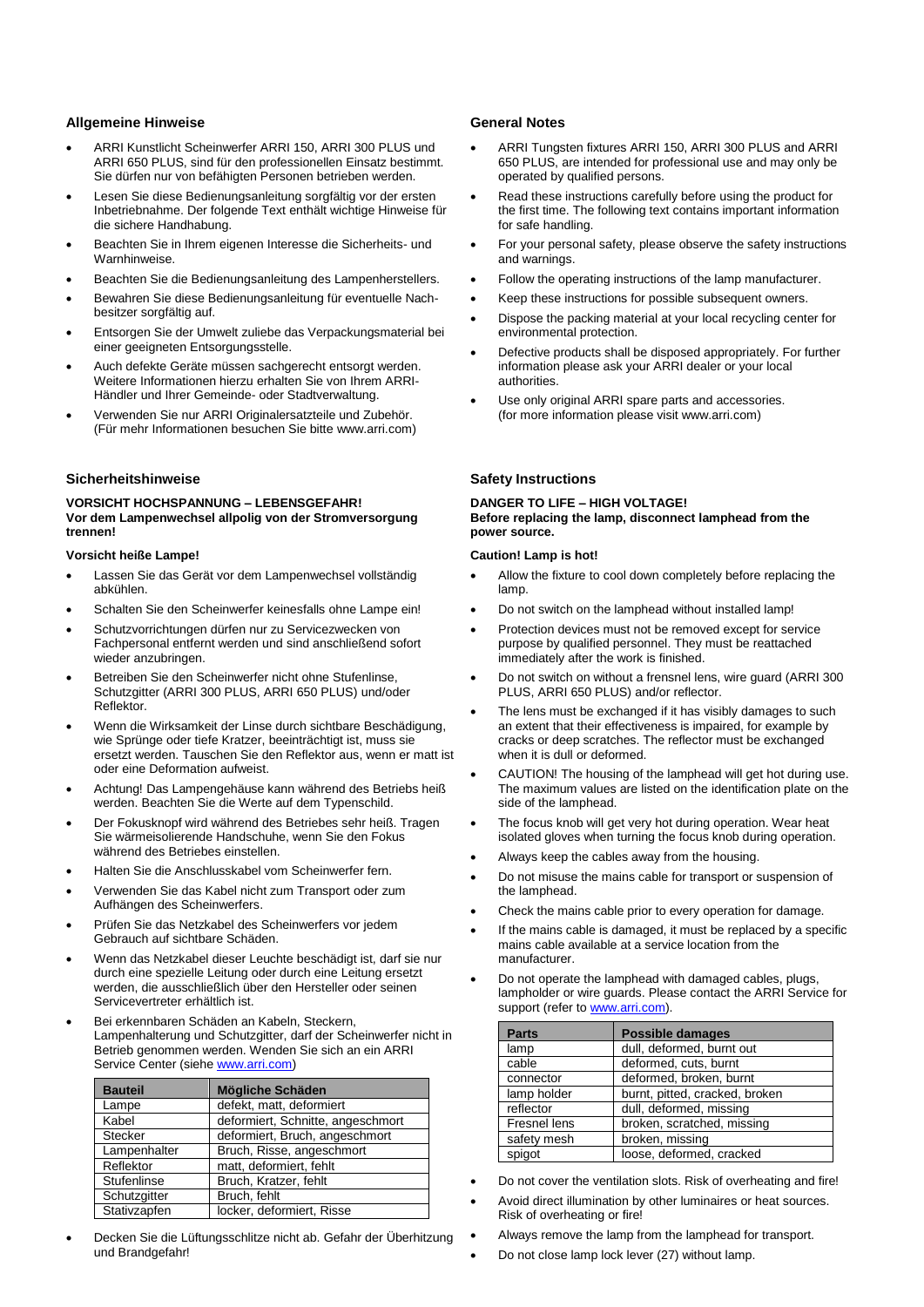- Vermeiden Sie die Bestrahlung durch andere Scheinwerfer und Wärmequellen. Gefahr der Überhitzung.
- Entnehmen Sie die Lampe vor dem Transport aus dem Scheinwerfer.
- Schließen Sie den Lampenklemmhebel nicht ohne Leuchtmittel.
- Ersetzen Sie beschädigte und durch Wärme verformte Lampen.

### **Warnhinweise**

- Decken Sie die Lüftungsschlitze nicht ab, um eine effektive Kühlung zu gewährleisten.
- Vermeiden Sie die Bestrahlung durch andere Scheinwerfer und andere Wärmequellen. Brandgefahr und Gefahr der Überhitzung.



UV-Sicherheitsglas mit Schutzgitter: Jede zersprungene Schutzscheibe ist unverzüglich zu ersetzen. Geräte mit zersprungener Schutzscheibe dürfen niemals verwendet werden.

### **Produktbeschreibung**

- ARRI 150, ARRI 300 PLUS und ARRI 650 PLUS wurden für den professionellen Gebrauch gemäß IEC 598-2-17 entwickelt.
- Die geringen Außenmaße bei hoher Lichtausbeute und robuster Bauweise ermöglichen den universellen Einsatz im Studio als auch bei Außenaufnahmen.
- Alle Bedienelemente sind übersichtlich und leicht zugänglich angeordnet.
- Der labyrinthförmige Gehäuseaufbau sorgt für optimale Kühlung des Scheinwerfergehäuses.
- Die Torsicherung (9) ermöglicht den raschen Austausch von Flügeltor, Filterrahmen und anderem Zubehör.
- Die Scheinwerfer sind mit einer Stativhülse (6) für Stativbetrieb ausgelegt.
- Eine zweite Aufhängung (1) dient als Ankerpunkt für ein Sicherungsseil.
- Die Scheinwerfer sind für den Studioeinsatz konzipiert. Sie erfüllen die Anforderungen der Schutzart IP20, Schutzklasse I.
- Hexagonales Schutzgitter (8) aus Edelstahl für optimale Lichtausbringung.
- Alle Scheinwerfer für den internationalen Markt sind TÜV-GS und CB-zertifiziert; alle Scheinwerfer für den amerikanischen und kanadischen Markt sind cNRTL-zertifiziert.
- Alle Scheinwerfer erfüllen die europäische RoHS-Richtlinie.

Change the lamp, if it is damaged or thermally deformed.

# **Warnings**

- Do not cover the ventilation slots. Those are required for effective cooling.
- Avoid direct illumination by conventional luminaires or other heat sources. Risk of overheating or fire!

| Icon | Legend                                                                                                                                              |
|------|-----------------------------------------------------------------------------------------------------------------------------------------------------|
|      | UV protective glass with wire guard. Replace<br>a broken protective glass immediately. Do not<br>use a lamphead with broken UV protective<br>glass. |

# **Product Description**

- ARRI 150, ARRI 300 PLUS and ARRI 650 PLUS Tungsten lampheads have been designed for professional applications and are conform to the International Standard IEC 598-2-17.
- The fixtures compact size, robust design and superb optical performance makes it ideal for professional studio or location applications.
- The positioning of the operating elements is clear, the accessibility is easy.
- The labyrinth sealing ensures perfect cooling of the lamp housing.
- The top latch (9) enables you to exchange the barndoor, filter frame and other accessories very quickly.
- The lampheads are equipped with a spigot sleeve (6) for stand operation.
- An additional safety fixture (1) functions as a safety eye and provides extra protection against falling.
- The lampheads have been designed for studio applications and comply with the requirements of protection rate IP20, protection class I.
- Hexagonal stainless-steel safety mesh (8) for ideal lighting performance.
- All lampheads for the international market are TÜV-GS and CB certified; all lampheads for the U.S. and Canadian market are cNRTL certified.
- All lampheads fulfill the European RoHS standard.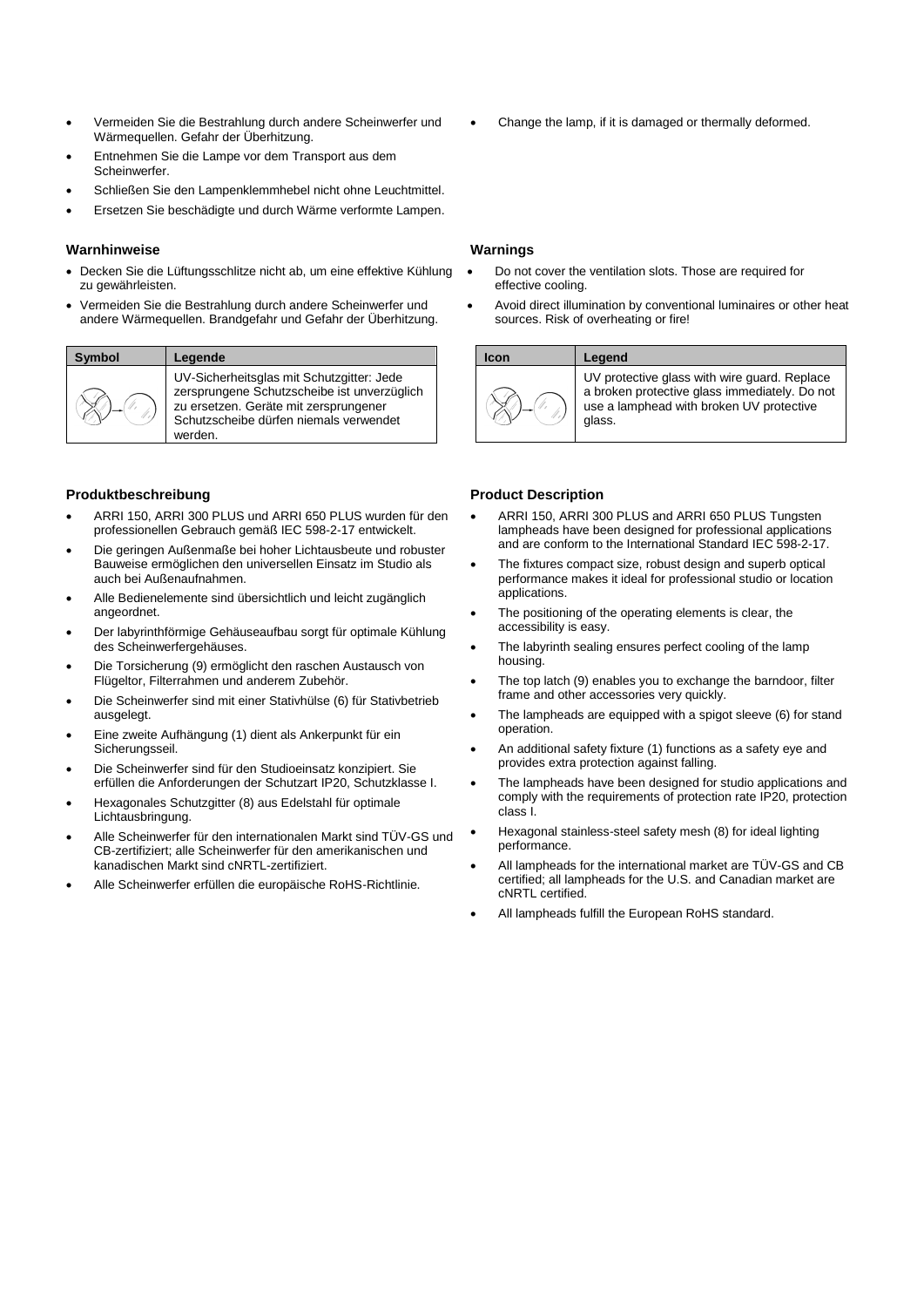

# **Sicherung des Scheinwerfers und des Zubehörs**

- Bei hängendem Betrieb muss der Scheinwerfer, wie auch das verwendete Zubehör, mittels eines Sicherungsseils durch den Ankerpunkt (1), gegen Herabfallen gesichert werden. Das Sicherungsseil muss ausreichend dimensioniert sein und ist kurz zu halten.
- Das Sicherungsseil und seine Verbindungselemente müssen mindestens für das 10-fache Gewicht des zu tragenden Scheinwerfers und seines Zubehörs ausgelegt sein.
- Bei Betrieb des Scheinwerfers über Kopfhöhe muss sichergestellt werden, dass das Zubehör korrekt eingesetzt ist: Torsicherung (9) verriegelt.
- Stative müssen standsicher aufgestellt und für die Traglast ausgelegt sein. Beachten Sie hierbei das Gewicht des Zubehörs und der Kabel. Lesen Sie hierzu auch die Hinweise im "Sicherheitsmerkblatt für ARRI-Scheinwerfer" L5.40731.D.
- Der Haltebügel darf nur senkrecht hängend oder stehend montiert werden. Querbelastungen können zu Deformation oder Bruch des Zapfens, der Stativhülse (6) oder des Haltebügels (4) führen.



- 1 Ankerpunkt für Sicherungsseil / *safety eye*
- 2 Bügellager / *stirrup bracket*
- 3 Halteklaue / *Bracket*
- 4 Haltebügel / *Stirrup*
- 5 Netzkabel / *mains cable (power input)*
- 6 Stativhülse / *spigot sleeve*
- 7 Stufenlinse / Fresnel lens<br>8 Schutzgitter / wire guard (
- 8 Schutzgitter / wire guard (ARRI 300 PLUS, ARRI 650 PLUS)
- 9 Torsicherung / Top latch
- 10 Rädelschraube Haltebügel / *knurled screw for stirrup (ARRI 150)*
- 11 Typenschild / *Product Identification plate*
- 12 Fokusknopf / *Focus knob*
- 13 Bügelklemmhebel / *tilt lock lever*
- (ARRI 300 PLUS / ARRI 650 PLUS) 14 Kabelhalteschlaufe / *cable tie*

# **To Secure the Luminaire and its Accessories**

- When mounting the fixture in a hanging position, secure the fixture as well as accessories with a safety cable through the safety eye (1). The safety cable must be properly dimensioned for the fixture and kept short.
- The safety cable and its connecting elements must be rated at a minimum load of 10 times the weight of the fixture with its accessories.
- When the lamphead is operated above head, ensure that the accessories are installed correctly: top latch (9) locked.
- Stands must be set up in a stable way and must be rated to carry the required load. Please observe the weight of the accessories and the cables. Please refer also to our leaflet "Operating your ARRI Lampheads Safely" L5.40731.E.
- The stirrup must be mounted hanging or standing vertically. Lateral load can cause deformation or breaking of the spigot, the spigot sleeve (6) or the stirrup (4).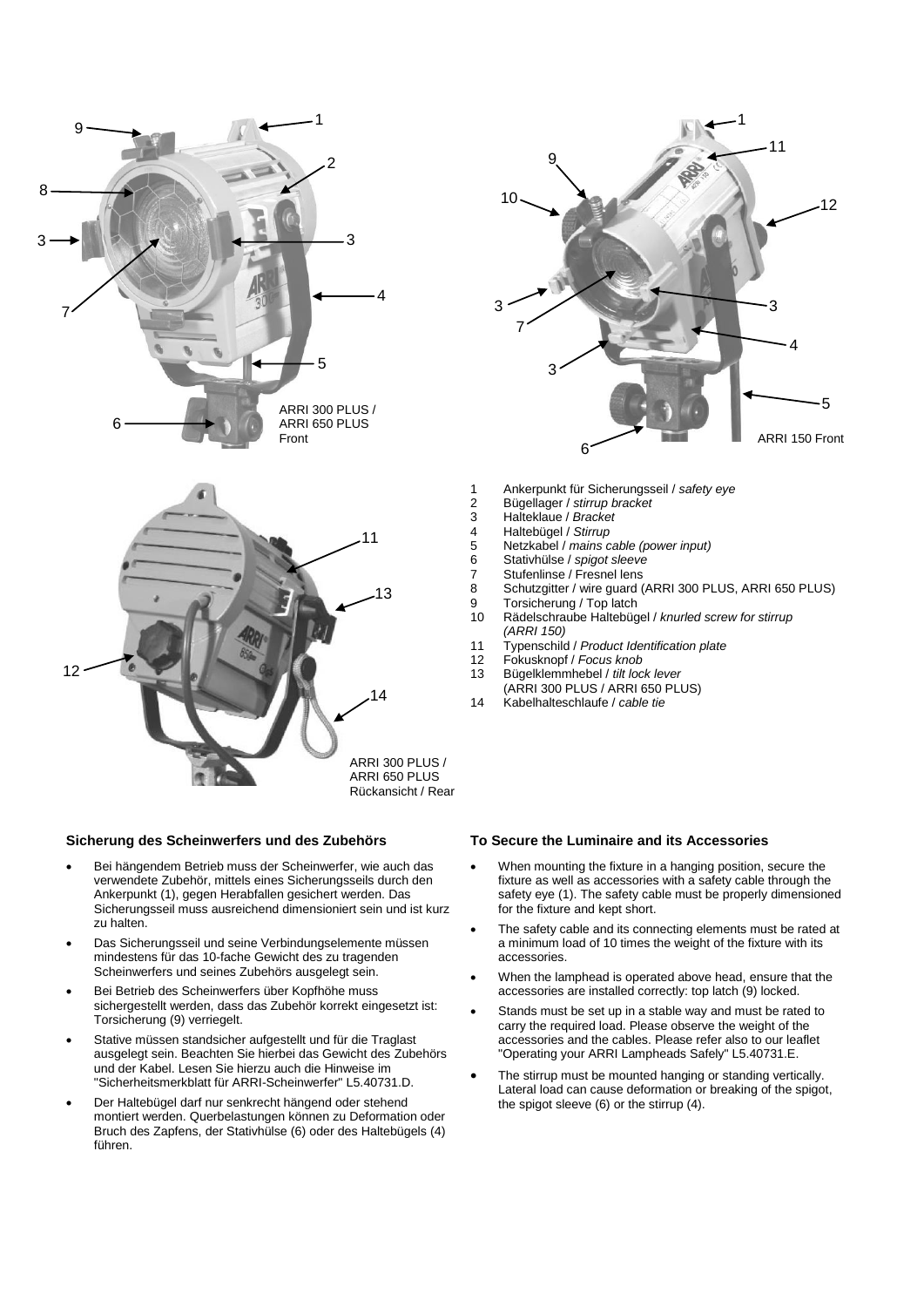# **Inbetriebnahme**

- VORSICHT: Die Leuchte darf nur mit geeignetem Stecker betrieben werden. Das Anbringen eines geeigneten Steckers darf nur von geschultem Fachpersonal durchgeführt werden.
- Den Scheinwerfer nicht mit geschlossenem Flügeltor betreiben. Gefahr der Überhitzung.

# **Einsetzen der Lampe**

- Vor dem Lampenwechsel trennen Sie den Scheinwerfer allpolig von der Stromversorgung.
- Achtung: Die Netzspannung muss mit der Lampennennspannung übereinstimmen.
- Prüfen Sie vor dem Einsetzen der Lampe, ob diese funktionsfähig ist. Eine beschädigte Lampe darf nicht in Betrieb genommen werden. Der feste Sitz der Lampe im Sockel und in der Fassung ist vor jeder Inbetriebnahme zu überprüfen (siehe Abschnitt "Ersetzen einer Lampe").
- Berühren Sie den Lampenkolben nicht mit bloßen Fingern. Eingebrannte Fingerabdrücke verkürzen die Lebensdauer der Lampe. Reinigen Sie den Lampenkolben nach Einsetzen mit einem mit Isopropyl-Alkohol befeuchteten, fusselfreien Tuch.
- Das Einsetzen der Lampe erfordert große Sorgfalt. Kontaktflächen müssen trocken und frei von Verunreinigungen sein.
- Entnehmen Sie die Lampe vor dem Transport aus dem Scheinwerfer.
- Zum Einschalten verbinden Sie den Anschlussstecker des Scheinwerfers mit der Stromversorgung und bringen Sie den Schnurschalter in Schaltstellung ON bzw I.

# **Ersetzen einer Lampe**

# **Vorsicht! Hochspannung! Lebensgefahr!**

- Trennen Sie den Scheinwerfer vor dem Öffnen allpolig von der Stromversorgung.
- ACHTUNG heiße Lampe. Lassen Sie das Gerät vollständig abkühlen, bevor Sie die Lampe ersetzen.
- Arbeiten Sie von einer stabilen Plattform aus.
- Berühren Sie den Lampenkolben nicht mit bloßen Fingern. Eingebrannte Fingerabdrücke verkürzen die Lebensdauer der Lampe. Reinigen Sie den Lampenkolben nach Einsetzen mit einem mit Isopropyl-Alkohol befeuchteten, fusselfreien Tuch.
- Nur Lampen in Scheinwerfer entsprechender Leistung verwenden (Leistungsangabe beachten). **Für ARRI 150:**
- Rändelschraube (17) an der Scheinwerferrückseite lösen.
- Gehäuseunterteil mit Fokusschlitten (18) und Lampenhalter (20) nach hinten herausziehen.
- Lampe vorsichtig nach oben aus dem Lampenhalter (20) ziehen. Lampen mit Bajonettfassung: Lampe gegen den Lampenhalter (20) drücken und gleichzeitig gegen den Uhrzeigersinn drehen.
- Neue Lampe mit Tuch oder Handschuh vorsichtig bis zum Anschlag in den Lampenhalter (20) einsetzen. Lampen mit Bajonettfassung gegen die Lampenhalter drücken und gleichzeitig im Uhrzeigersinn drehen.
- Fokusschlitten (18) wieder zurückschieben und mit Rändelschraube (17) sichern.

# **Für ARRI 300 PLUS und ARRI 650 PLUS:**

- Mit leichtem Druck den Gehäusedeckel (22) von der Haltenase (21) lösen und nach oben schwenken.
- Mit Fokusknopf (12) den Lampenhalter in SPOT-Position bringen (maximaler Abstand zwischen Lampe und Stufenlinse).
- Lampe mit Tuch oder Handschuh am Glaskolben (15) fassen und nach oben aus dem Lampenhalter (20) ziehen.
- Einzusetzende Lampe vorsichtig mit Tuch oder Handschuh am Quarzkolben (15) fassen. Achtung: Die Kontaktstifte der Lampe haben unterschiedliche Durchmesser und müssen in der richtigen Position in den Lampenhalter (20) eingesetzt werden.
- Lampe bis zum Anschlag in den Lampenhalter (20) einführen.
- Zum Schließen den Gehäusedeckel (22) bis zum Einrasten der Haltenase (21) nach unten drücken.

# **Lamphead Operation**

- WARNING: Do not operate the lamphead without a proper plug. A properly rated plug must be installed by qualified personnel only.
- Do not operate the lamphead with closed barndoors. Risk of overheating or fire.

# **Inserting the lamp**

- Before every inspection the lamphead must be disconnected from the power.
- Caution: The voltage rating of the lamp must match mains voltage.
- Before inserting the lamp, visually check the lamp for functionality. Damaged lamps must not be used. Ensure the lamp is firmly fastened in its socket before every use (see section "to install a lamp" for details).
- Do not touch the lamp quartz bulb with bare fingers. Burned-in fingerprints reduce the lifetime of the lamp. Clean the bulb after installation with a lint-free cloth dampened with isopropyl alcohol.
- Take care when installing the lamp. All contacts must be dry and free of contamination or corrosion.
- Always remove the lamp from the lamphead for transport.
- Connect the lamphead connector to the power source (mains), and put the cable switch to positon ON or I.

# **To install a lamp**

# **Warning: High Voltage! Danger to life!**

- Before replacing the lamp, disconnect lamphead from the power source.
- CAUTION! Lamp may be hot! Allow the fixture to cool down completely before changing the lamp.
- Do not touch the lamp quartz bulb with bare fingers. Burned-in fingerprints reduce the lifetime of the lamp. Clean the bulb after installation with a lint-free cloth dampened with isopropyl alcohol.
- Only use lamps of the correct wattage (observe wattage rating).

# **For ARRI 150:**

- Loosen the knurled-head screw (17) at the rear of the lamphead and pull out the lamp carriage (18) which accommodates the lamp holder (20) and reflector (16).
- Pull out the lamp carefully from the lamp holder (20). For lamps with a bajonet socket: press the lamp against the lamp holder (20) and at the same time turn it anticlockwise.
- Pick up the new lamp with a cloth or glove and push it carefully into the lamp holder (20). For lamps with bajonet socket: press the lamp against the lamp holder an turn it clockwise.
- Push the lamp carriage (18) back and fasten the knurled-head screw (17).

# **For ARRI 300 PLUS and ARRI 650 PLUS:**

- Press gently against the top cover (22) to open the cover lock (21) and lift the cover.
- Turn the focus knob (12) to move the lamp holder (20) to SPOT position (maximum distance between lamp and Fresnel lens).
- Grab lamp carefully with a cloth or glove at the glass bulb (15) and pull it upwards out of the lamp holder (20).
- Pick up the new lamp carefully with a cloth or glove.
- Caution: The contact pins of the lamps have different diameters and have to be matched to the right contact point of the lamp holder.
- Insert lamp carefully as far as possible into the lamp holder (20).
- Close the top cover (22) and gently press it down until you hear it lock in the cover lock (21).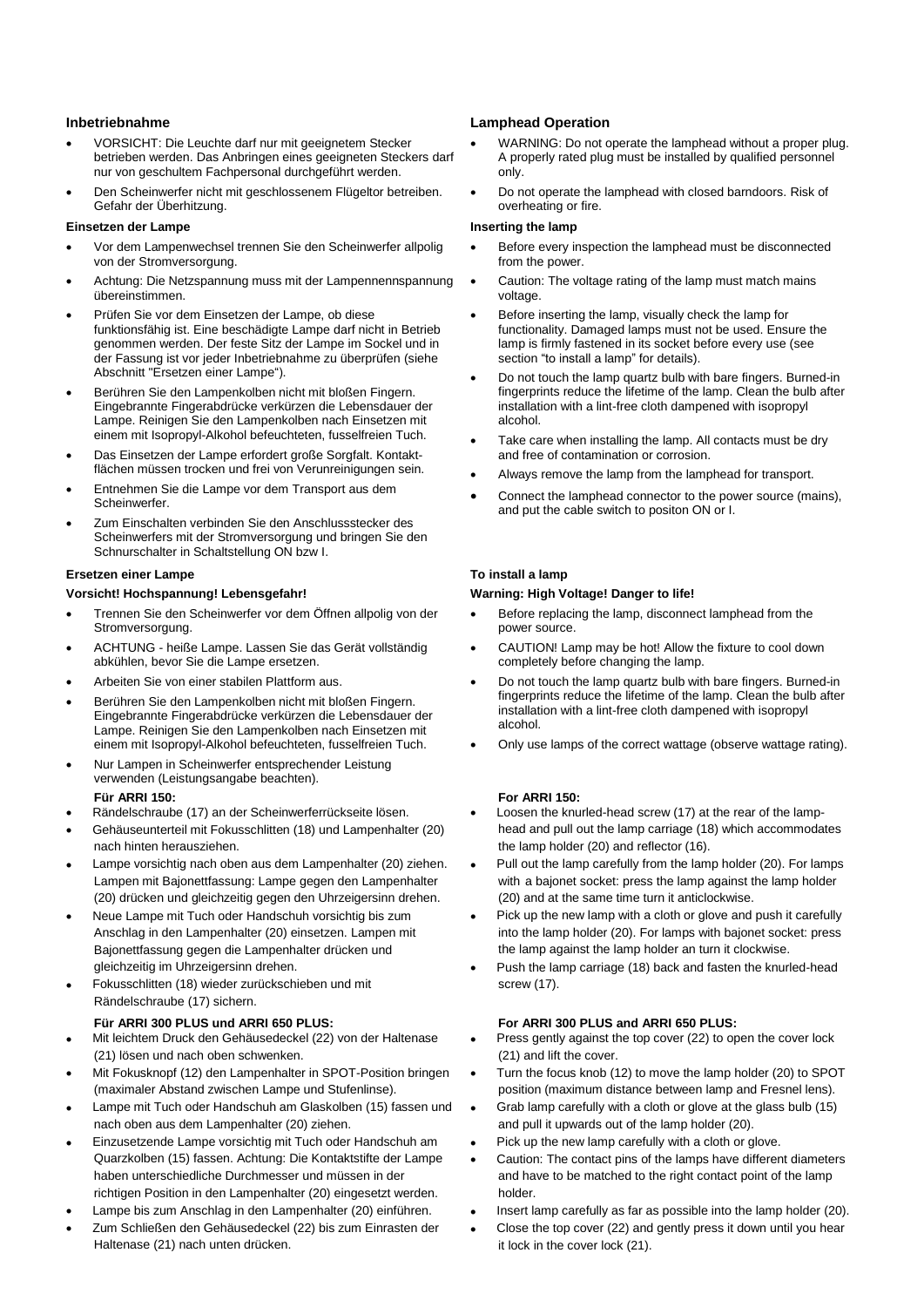



- 
- 15 Lampe / *bulb*
- 
- 16 Reflektor / *reflector* 17 Rändelschraube Fokusschlitten / *knurled screw lamp carriage*  (ARRI 150)
- 18 Fokusschlitten / *lamp carriage* (ARRI 150)
- 19 Lampensockel / *lamp socket*
- Lampenhalter / *lamp holder*
- 21 Haltenase Gehäusedeckel / *cover lock*
- (ARRI 300 PLUS / ARRI 650 PLUS)
- 22 Gehäusedeckel / *top cover*

### **Einsetzen des Zubehörs**

- Arbeiten Sie von einer stabilen Plattform aus.
- Torsicherung (9) gegen den Federdruck anheben und um 90° nach links schwenken.
- Zubehör wie z.B. Flügeltor, Tubus, Filter in den Einschub der Halteklauen einsetzen (siehe unten).
- Torsicherung (9) gegen den Federdruck anheben und um 90° zurückschwenken, um das Zubehör zu sichern.
- VORSICHT! Den Scheinwerfer nicht mit geschlossenem Flügeltor verwenden! Gefahr der Überhitzung.

#### **To install Accessories**

- Work from a stable platform.
- Inserting and exchanging accessories must be carried out from a stable position.
- Lift the top latch (9) and turn it by 90° to the left.
- Insert accessories, e.g. barndoor, snoot or filter into the bracket (see below).
- Lift the top latch (9) and turn it back into original position. Make sure the accessories are securely locked.
- CAUTION! Do not operate the lampead with closed barndoor! Danger of overheating.



Einschub Halteklaue / accessory bracket

Torsicherung / top latch (9)

#### **Einstellung des Scheinwerfers**

- Rändelschraube (10) (ARRI 150), bzw. Bügelklemmhebel (13) (ARRI 300PLUS/650PLUS) am linken Bügellager lockern.
- Scheinwerfer in gewünschte Position bringen.
- Rändelschraube/Bügelklemmhebel wieder festdrehen.
- Stellen Sie sicher, dass der Scheinwerfer ausreichend fixiert ist.

# **To focus the lamphead**

- Loosen the knurled screw (10) (ARRI 150), or tilt lock lever (13) (ARRI 300PLUS/650PLUS) at the left stirrup bracket.
- Bring lamphead to desired position.
- Tighten knurled screw / tilt lock lever.
- Check, if the lamphead is securely fastened.